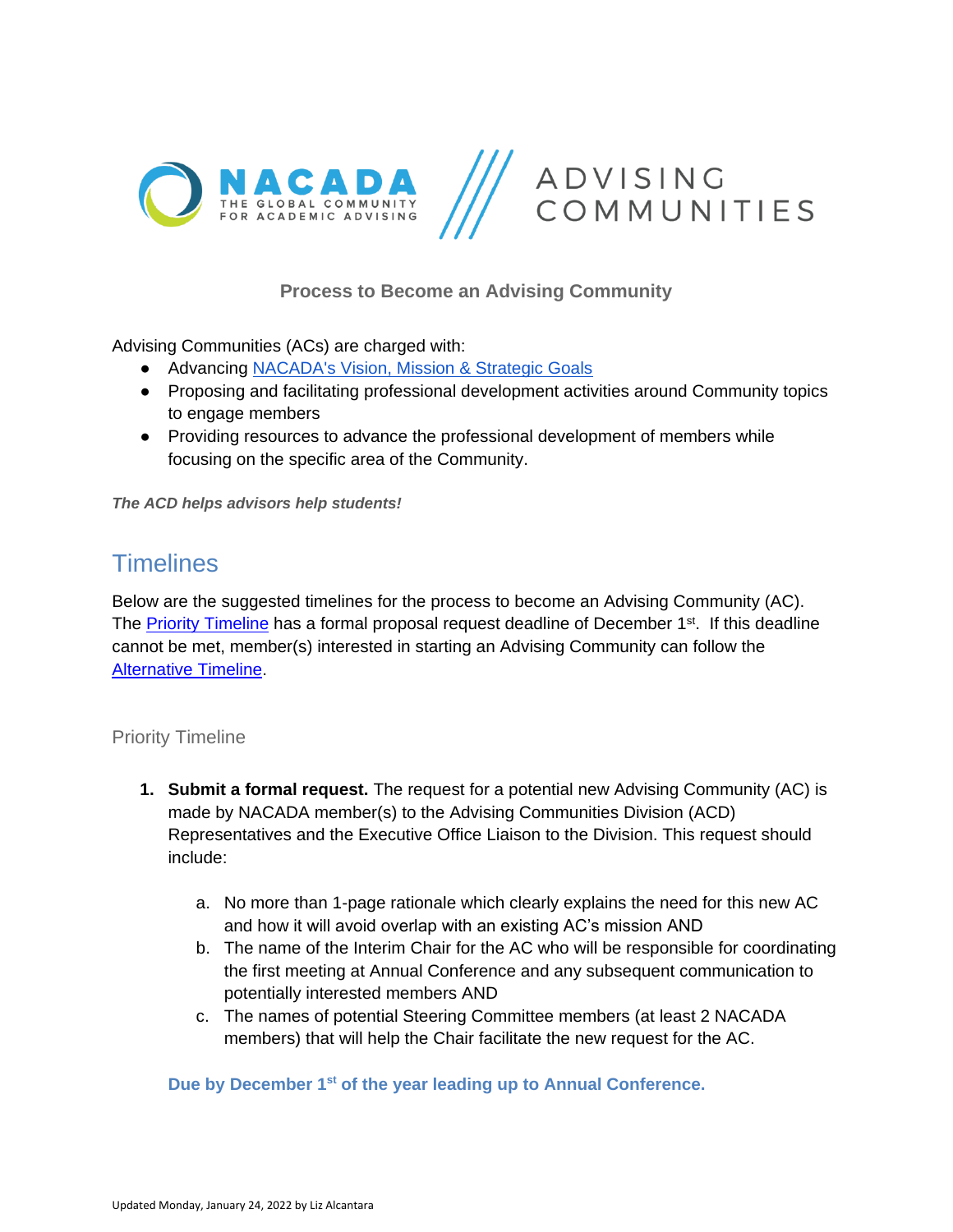- **2. Review of proposal.** The Executive Office Liaison and AC Division Representatives will review the rationale and contact additional Advising Community Chairs they believe might be affected by starting this new group for additional feedback. They will then make a decision of preliminary approval or disapproval for this Potential AC.
- **3. Approval of Potential Advising Community (PAC).** Upon approval of said formal request for the Potential Advising Community (PAC) and timing, *if requested:*
	- a. A meeting space at Annual Conference may be assigned for the PAC for the purpose of a Community meeting. The meeting time slot is typically held during the last morning breakfast of the annual conference. This request must be received by the NACADA Executive Office **by February 1st** so as to arrange for the needed space with the Executive Office's Annual Conference Liaisons.
	- b. A space at the AC Division Fair may be provided for the PAC.
	- c. A LISTSERV mailing list may be established for the PAC.
	- d. An announcement may be included in NACADA's Monthly Highlights eNewsletter publication which is distributed to the association's membership.
	- e. Time may also be given at the AC's Annual Division meeting held during or before annual conference for discussion of the PAC with Division Leadership (15 minutes maximum).

*These requests are all to be determined based on space at Annual Conference, the timing of the request, and are not guaranteed.*

## **Due by February 1st of the year leading up to Annual Conference.**

- **4. Survey of interested members:** Prior to the first Annual Conference of the Potential AC, the Interim Chair, and any possible Steering Committee members, are required to create a survey (Google Doc, SurveyMonkey, Qualtrics, etc.) with approval by the Executive Office Liaison and Division Reps.
	- a. The purpose of the survey will be to track how many members would be interested in this Potential Advising Community.
	- b. The Interim Chair of the PAC should identify a list of current Advising Communities for survey distribution to their membership. The Division Reps and EO Division Liaison will approve or modify the list of ACs proposed.
	- c. The survey will then go out to the membership of identified ACs.
		- i. This survey must include a question on whether interested PAC members would opt out of membership of one of their four current Advising Communities in order to join this new AC, if approved.

**Due by September 1st of the year leading up to Annual Conference.**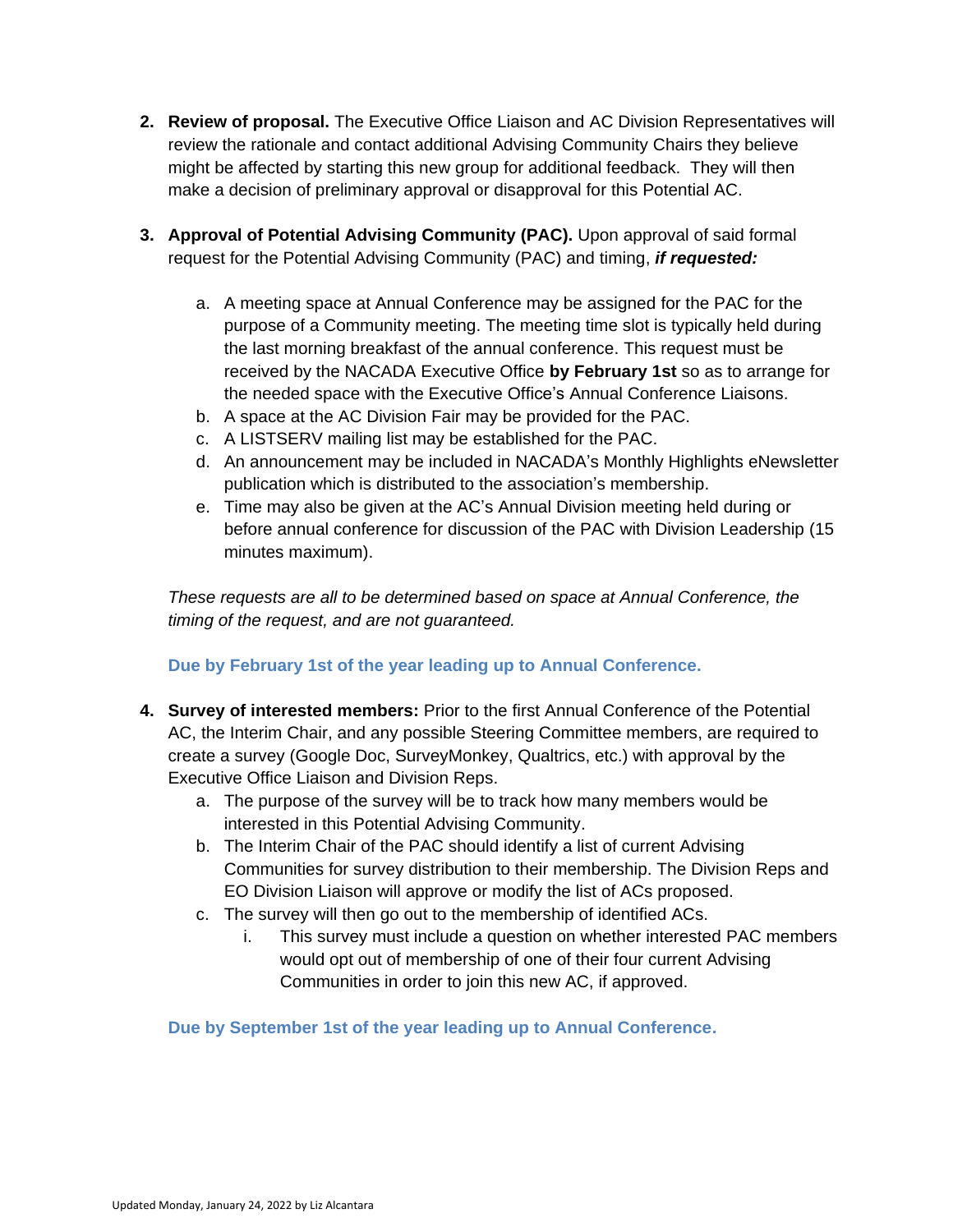- **5. Annual Conference**: The Potential Advising Community (PAC) hosts their first Community meeting at NACADA's Annual Conference and may be provided a space at the Advising Communities Division Fair depending on factors mentioned in #3 above.
	- a. During these events, the Interim Chair of the PAC continues collecting evidence for the viability of the group. Attendance at Annual Conference by someone representing the PAC is strongly encouraged, if not the Interim Chair.

#### **Due in October at NACADA's Annual Conference.**

#### *For online assistance in recruitment of membership and collecting evidence:*

- a) To collect feedback from members who may be unable to attend the annual conference, additional requests can be made by the PAC Chair to the Division Reps and EO Liaison. The following requests need to be submitted with enough time to set up prior to the months leading up to annual conference.
	- *1.* The PAC could utilize electronic communication and can ask for assistance from the EO Liaison in setting up a Virtual Advising Community Meeting online via Zoom.
	- *2.* Assistance in sending survey out via the NACADA's LISTSERV mailing list system for the PAC may also be available.
	- *3.* The PAC Chair may also set up a Facebook Group and post to social media platforms to recruit membership and interest to the PAC.

### **Due prior to September of the year leading up to Annual Conference.**

- **6. Demonstration of significant evidence for support of Advising Community:** For at least one calendar year, before and after the Annual Conference, the PAC Interim Chair and Steering Committee members will collect evidence and further activity to provide proof of the need for this Advising Community. To include:
	- a. Facilitation of formal and informal online Advising Community events
	- b. Submit conference proposals to Annual Conference or Region conferences
	- c. Events at Region Conferences
	- d. Write articles or create resources
	- e. Partner with other AC's

*Please refer to the "Thinking of Becoming an Advising Community?" document for more information.*

**To be completed in the year leading up to Annual Conference and to be continued after Annual Conference events and PAC activities.** 

**7. Formal Report for the Potential Advising Community.** After one calendar year has elapsed, and after Annual Conference, submission of a formal request to create the additional Advising Community should be sent to the AC Division Representatives and Executive Office Liaison. This request should include: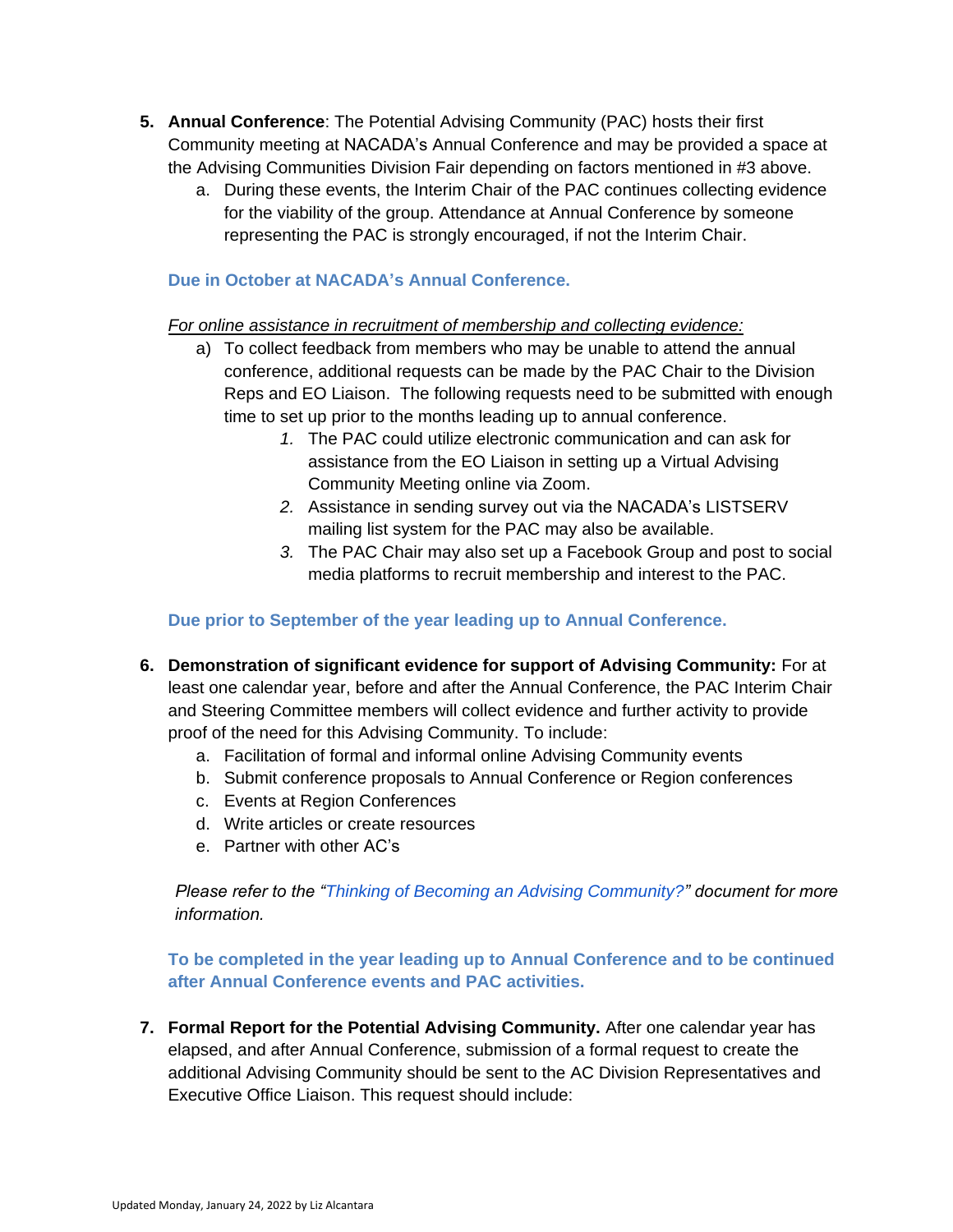- a. *Rationale for creation of the AC* Interim Chair should describe how the PAC would address a unique need not already addressed by an existing AC or other group within NACADA (such as a Committee or Advisory Board within the Administrative Division).
	- i. Expand on how the group will help advisors help students.
- b. *Inclusion and Engagement Statement -* Discuss how the PAC might address NACADA Strategic Goal #1 for its future members, enhance and seek to expand the diversity of NACADA, foster inclusive practices within the Association that respect the principle of equity and the diversity of advising professionals across the vast array of intersections of identity.
- c. *Advancement of NACADA's mission, vision, and goals in terms of research -* Indicate how the PAC will contribute to the advancement of research, literature, or other resources in the field of academic advising.
- d. *Post-Conference Report –* to include:
	- i. The names of the first appointed AC Chair
	- ii. The names of the first appointed AC Steering Committee members
- e. *Evidentiary support of activity and membership* The Interim Chair must include results from the survey of interested members and a list of activities conducted with numbers of people that attended/participated.
	- i. If more time is required to document evidentiary support, then the interim Chair will update the Division Reps about their progress by the November 15th Post-Conference Report due date.
	- ii. If the Division Reps feel more evidence is required to support the request, they will ask potential groups to execute the goals laid out in their postconference report with a review date of the following August 15th when Annual Reports are due. This will delay voting until or after Annual Conference for the PAC.

*Each Potential Advising Community is different, and the Division Reps reserve the right to postpone the deadlines and dates laid out in this process in order to gather more evidence/support of the need for this new AC.* 

#### **Due by November 15th following Annual Conference.**

- **8. Advising Communities Division Meeting:** If the Division Reps feel the PAC has sufficient evidentiary support to go to a vote to be formally added as an AC, then the PAC will be provided time (up to 10 minutes) to present their case for the new AC to the Division. This may be done through presentation on behalf of the Interim PAC Chair through:
	- a. A recorded video presentation posted to a webpage for review
	- b. An online Zoom meeting, depending on timing and circumstances

*The Potential Advising Community may be discussed following the presentation by the ACD Leadership via a special meeting if the Division Reps deem it necessary.*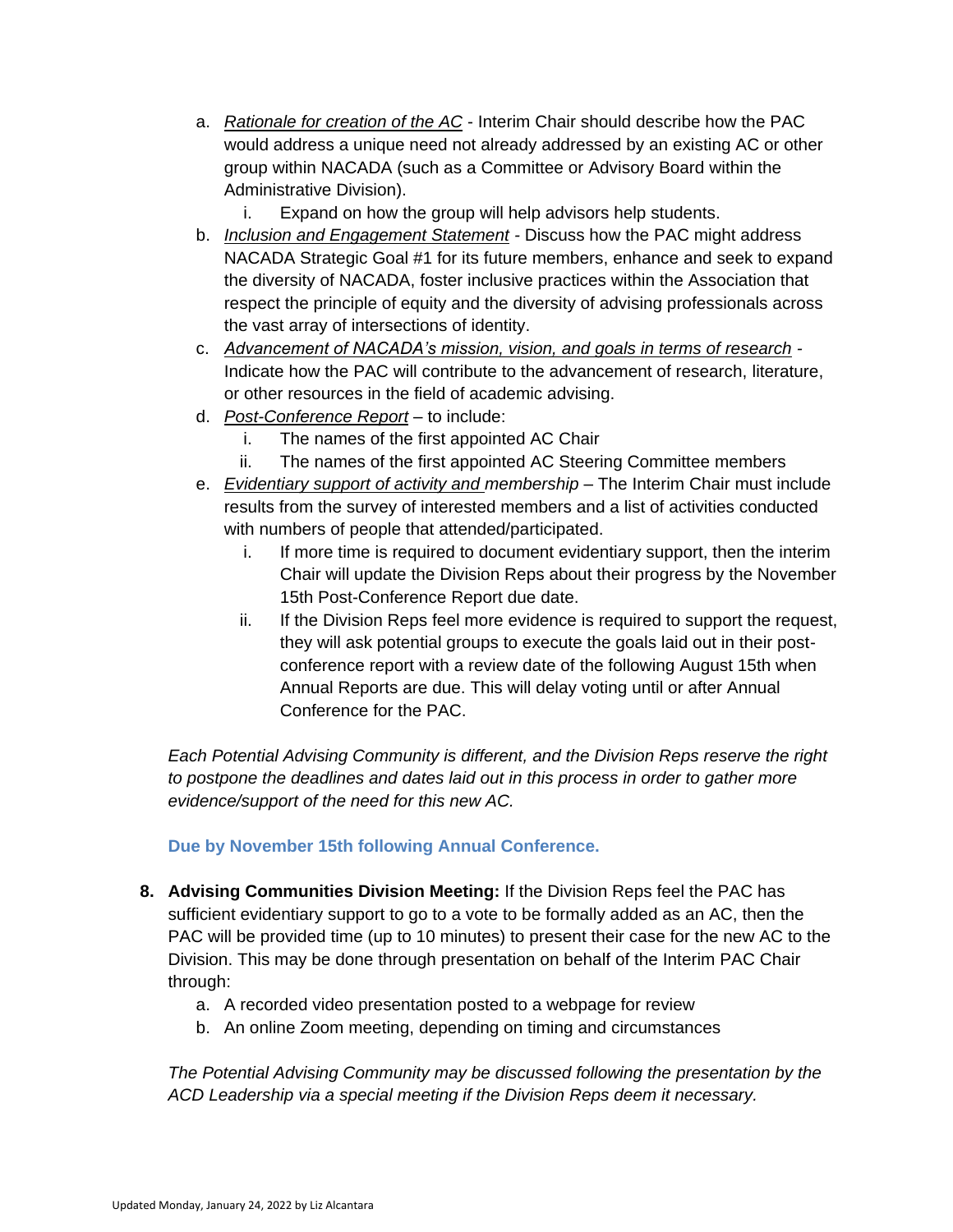## **Due in December following Annual Conference.**

**9. Advising Communities Division Vote:** An electronic vote by Division Chairs and Leadership will be conducted after an opportunity for review of the PAC's meeting or online presentation. The voting can be done via email, poll, or at a special meeting. Vote may take place by **December 15:**

## a. **If the Division vote is positive:**

- i. AC Division Representatives finalize decisions **by January 15** and bring the item to the NACADA Council at the most immediate meeting following.
- ii. A decision by the NACADA Council is made, if possible, **by February 1** to meet Annual Conference deadlines as conditional acceptance of this Advising Community.

#### b. **If the Council vote is positive:**

i. The item moves forward to the NACADA Board of Directors (BOD) will vote for approval at their next meeting when it can fit on their agenda.

#### c. **If the Board of Directors vote is positive:**

- i. The new AC is added to the NACADA membership form as a possible choice by members and may be announced in an all-member email and/or on social media if requested by the Chair.
- ii. The Interim Potential Advising Community Chair becomes the official Chair and agrees to take on a two-year term, after which they will join the election cycle.
- iii. A LISTSERV and webpage are established for the new AC.
- iv. The AC will be given a slot for their community meeting and the ACD Fair at Annual Conference.
- v. The group will be added to the Annual Conference proposal system as soon as it can be managed within the Annual Conference proposal cycle in coordination with the Annual Conference Advisory Board.
	- 1. This may not happen until the following annual conference year dependent on logistics, timing, approval process of the AC. (e.g., If approved at the Board and Council mid-year meeting in 2020, then the AC will be added to the proposal system/session sponsorship for the 2021 Annual Conference.)
- vi. The AC will be provided a Cluster Rep for support and guidance within the Advising Communities Division.

**Due in February or March following Annual Conference.**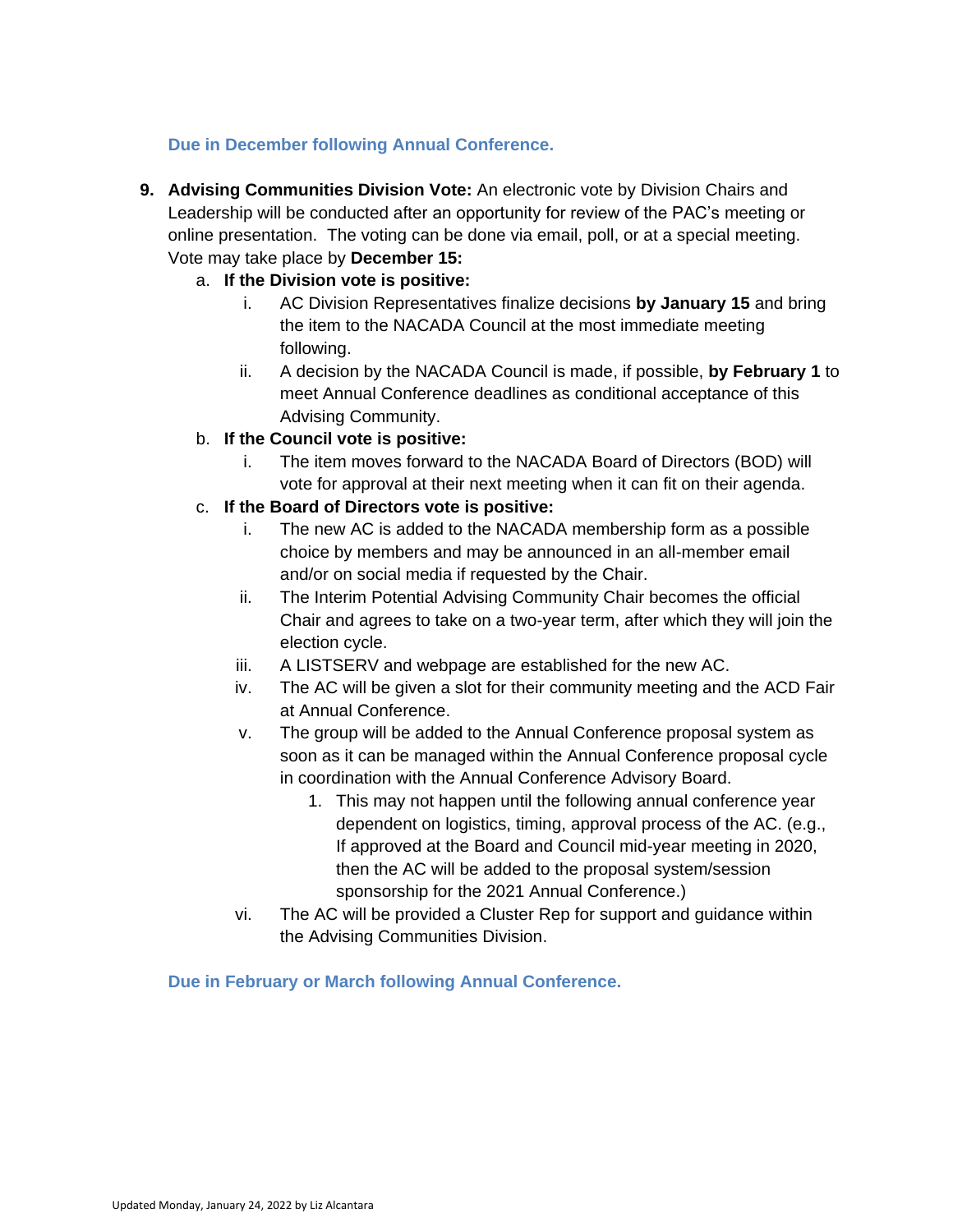#### <span id="page-5-0"></span>Alternative Timeline

### 1. **Submit a formal request.**

- a. Between December 2 and June 15.
- b. Any request received with the priority timeline will not have a community meeting at the upcoming annual conference. PAC will have to wait a full annual conference for event considerations at the next Annual Conference.
- c. Any requests to initiate an Advising Community after June 15 must follow the priority timeline above.

## 2. **Review of proposal.**

a. Between June 15 and September 15.

## 3. **Approval of Potential Advising Community (PAC).**

- a. At Division's Annual Meeting or between October and December 1.
- b. Upon approval, and following that year's Annual Conference, PAC will now be in consideration for the upcoming Annual Conference.
	- i. For example, if the proposal was received by June  $15<sup>th</sup>$ , 2022, the PAC would not be hosting at the upcoming 2022 Annual Conference. Their requests for meeting spaces, AC Fair, etc. would be for the upcoming 2023 Annual Conference.
- **c.** Requests for Annual Conference related activities as detailed in Step 3 of the Priority Timeline must be received by February 1<sup>st</sup> prior to that year's upcoming annual conference.

## 4. **Survey of interested members.**

a. Between October of the immediate Annual Conference and prior to the next year's Annual Conference.

## **5. Annual Conference**

- **a.** October after approval and completion of steps 1-4.
- **b.** PAC would not be participating in Annual Conference activities in the year formal request was introduced, rather, PAC would participate in Annual Conference the year following.
	- i. For example, if the proposal was received by June  $15<sup>th</sup>$ , 2022, the PAC would not be included in the 2022 Annual Conference. PAC would engage in the 2023 Annual Conference.

## 6. **Demonstration of significant evidence for support of Advising Community.**

a. To be continued since the beginning of Step 1 and until Annual Conference has concluded.

## 7. **Formal Report for the Potential Advising Community.**

a. By November 15<sup>th</sup> following Annual Conference in which PAC has hosted an Community meeting and participated in the ACD Fair.

## 8. **AC Division Meeting.**

a. By December/January following Annual Conference.

#### 9. **AC Division Vote.**

a. By February/March following Annual Conference.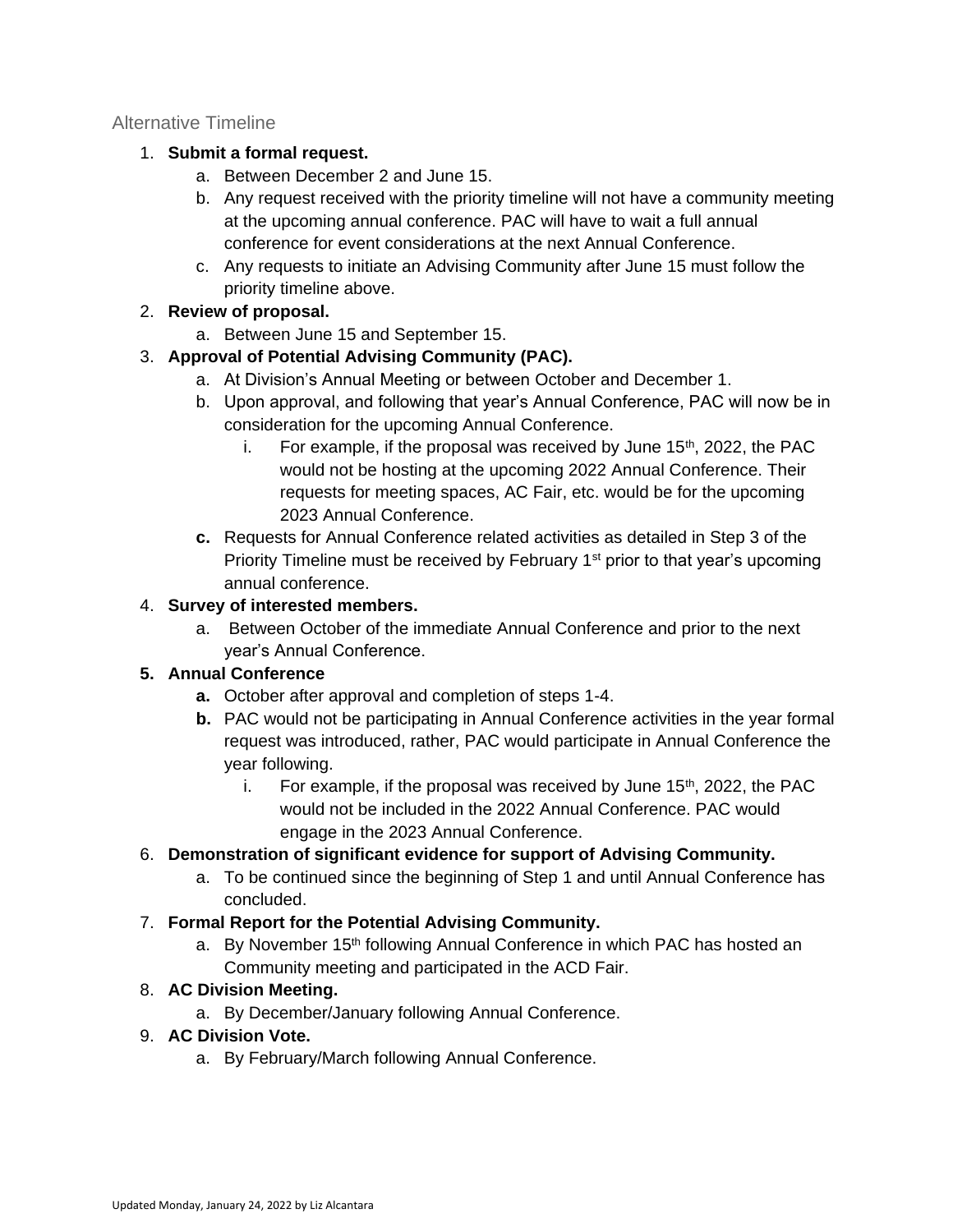# Additional Items of Note:

- $\triangleright$  If there is not significant progress forward in the Process to Become an AC for a PAC within a year's time in steps #1-6 above, the Division Reps may opt to remove the request completely or ask the PAC's leaders to repeat steps in the process to further prove viability moving forward.
- $\triangleright$  Understanding that the time required to document adequate evidentiary support for establishment of the Advising Community will vary between each potential AC, the Division Representatives will use their discretion and serve as the final authority in determining if and when too much time has passed for the interim Chair to move the request forward in the process and must start anew. Division Reps may also adjust this timeline based on the needs of the Division as a whole, as well as with individual Potential Advising Communities, as necessary, to ensure the future viability of any proposed groups
	- $\circ$  For example, if there are questions as to the future viability of a PAC, the leaders of that group may be asked to report on the outcomes of their Post-Conference Report through to completion of an Annual Report in order to review progress on established goals.
- $\triangleright$  1 year must elapse after officially archiving an Advising Community in order for a new request to become an Advising Community will be processed. The group could opt to create a "new" Advising Community and not revive an archived group. However, the Division Reps will determine if there is enough change in focus, scope, mission, and goals for the group to be considered "new".
- $\triangleright$  Each potential Advising Community will be provided a meeting space and time at least one Annual Conference.